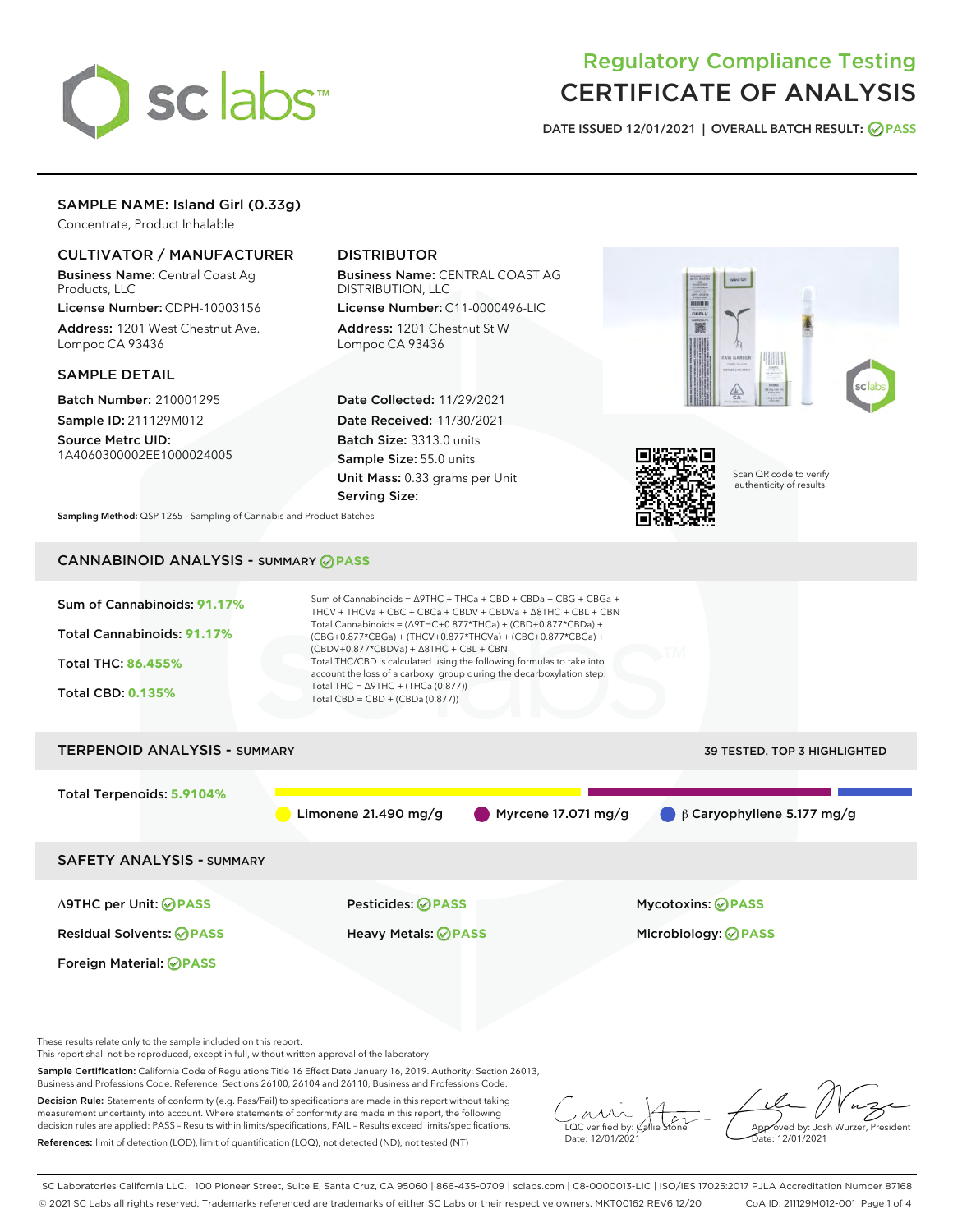



ISLAND GIRL (0.33G) | DATE ISSUED 12/01/2021 | OVERALL BATCH RESULT: **⊘** PASS

#### CANNABINOID TEST RESULTS - 11/30/2021 2 PASS

Tested by high-performance liquid chromatography with diode-array detection (HPLC-DAD). **Method:** QSP 1157 - Analysis of Cannabinoids by HPLC-DAD

#### TOTAL CANNABINOIDS: **91.17%**

Total Cannabinoids (Total THC) + (Total CBD) + (Total CBG) + (Total THCV) + (Total CBC) + (Total CBDV) + ∆8THC + CBL + CBN

TOTAL THC: **86.455%** Total THC (∆9THC+0.877\*THCa)

TOTAL CBD: **0.135%**

Total CBD (CBD+0.877\*CBDa)

TOTAL CBG: 3.927% Total CBG (CBG+0.877\*CBGa)

TOTAL THCV: 0.42% Total THCV (THCV+0.877\*THCVa)

TOTAL CBC: ND Total CBC (CBC+0.877\*CBCa)

TOTAL CBDV: ND Total CBDV (CBDV+0.877\*CBDVa)

| <b>COMPOUND</b>  | LOD/LOQ<br>(mg/g)          | <b>MEASUREMENT</b><br><b>UNCERTAINTY</b><br>(mg/g) | <b>RESULT</b><br>(mg/g) | <b>RESULT</b><br>(%) |
|------------------|----------------------------|----------------------------------------------------|-------------------------|----------------------|
| <b>A9THC</b>     | 0.06 / 0.26                | ±29.741                                            | 864.55                  | 86.455               |
| <b>CBG</b>       | 0.06/0.19                  | ±1.547                                             | 39.27                   | 3.927                |
| <b>THCV</b>      | 0.1 / 0.2                  | ±0.21                                              | 4.2                     | 0.42                 |
| <b>CBN</b>       | 0.1 / 0.3                  | ±0.15                                              | 2.3                     | 0.23                 |
| <b>CBD</b>       | 0.07/0.29                  | ±0.063                                             | 1.35                    | 0.135                |
| $\triangle$ 8THC | 0.1/0.4                    | N/A                                                | <b>ND</b>               | <b>ND</b>            |
| <b>THCa</b>      | 0.05/0.14                  | N/A                                                | <b>ND</b>               | <b>ND</b>            |
| <b>THCVa</b>     | 0.07/0.20                  | N/A                                                | <b>ND</b>               | <b>ND</b>            |
| <b>CBDa</b>      | 0.02/0.19                  | N/A                                                | <b>ND</b>               | <b>ND</b>            |
| <b>CBDV</b>      | 0.04/0.15                  | N/A                                                | <b>ND</b>               | <b>ND</b>            |
| <b>CBDVa</b>     | 0.03/0.53                  | N/A                                                | <b>ND</b>               | <b>ND</b>            |
| <b>CBGa</b>      | 0.1/0.2                    | N/A                                                | <b>ND</b>               | <b>ND</b>            |
| <b>CBL</b>       | 0.06 / 0.24                | N/A                                                | <b>ND</b>               | <b>ND</b>            |
| <b>CBC</b>       | 0.2 / 0.5                  | N/A                                                | <b>ND</b>               | <b>ND</b>            |
| <b>CBCa</b>      | 0.07 / 0.28                | N/A                                                | <b>ND</b>               | <b>ND</b>            |
|                  | <b>SUM OF CANNABINOIDS</b> |                                                    | 911.7 mg/g              | 91.17%               |

#### **UNIT MASS: 0.33 grams per Unit**

| ∆9THC per Unit                         | 1120 per-package limit | 285.30 mg/unit | <b>PASS</b> |
|----------------------------------------|------------------------|----------------|-------------|
| <b>Total THC per Unit</b>              |                        | 285.30 mg/unit |             |
| <b>CBD</b> per Unit                    |                        | $0.45$ mg/unit |             |
| <b>Total CBD per Unit</b>              |                        | $0.45$ mg/unit |             |
| <b>Sum of Cannabinoids</b><br>per Unit |                        | 300.9 mg/unit  |             |
| <b>Total Cannabinoids</b><br>per Unit  |                        | 300.9 mg/unit  |             |

| <b>COMPOUND</b>         | LOD/LOQ<br>(mg/g) | <b>MEASUREMENT</b><br><b>UNCERTAINTY</b><br>(mg/g) | <b>RESULT</b><br>(mg/g)                         | <b>RESULT</b><br>(%) |
|-------------------------|-------------------|----------------------------------------------------|-------------------------------------------------|----------------------|
| Limonene                | 0.005 / 0.016     | ±0.3073                                            | 21.490                                          | 2.1490               |
| <b>Myrcene</b>          | 0.008 / 0.025     | ±0.2202                                            | 17.071                                          | 1.7071               |
| $\upbeta$ Caryophyllene | 0.004 / 0.012     | ±0.1843                                            | 5.177                                           | 0.5177               |
| $\beta$ Pinene          | 0.004 / 0.014     | ±0.0386                                            | 3.357                                           | 0.3357               |
| $\alpha$ Pinene         | 0.005 / 0.017     | ±0.0232                                            | 2.703                                           | 0.2703               |
| Linalool                | 0.009/0.032       | ±0.0677                                            | 1.781                                           | 0.1781               |
| Ocimene                 | 0.011 / 0.038     | ±0.0467                                            | 1.456                                           | 0.1456               |
| Terpinolene             | 0.008 / 0.026     | ±0.0297                                            | 1.449                                           | 0.1449               |
| $\alpha$ Humulene       | 0.009 / 0.029     | ±0.0379                                            | 1.182                                           | 0.1182               |
| Terpineol               | 0.016 / 0.055     | ±0.0690                                            | 1.124                                           | 0.1124               |
| Fenchol                 | 0.010 / 0.034     | ±0.0360                                            | 0.931                                           | 0.0931               |
| Camphene                | 0.005 / 0.015     | ±0.0047                                            | 0.412                                           | 0.0412               |
| trans-ß-Farnesene       | 0.008 / 0.025     | ±0.0102                                            | 0.286                                           | 0.0286               |
| Valencene               | 0.009 / 0.030     | ±0.0103                                            | 0.149                                           | 0.0149               |
| <b>Borneol</b>          | 0.005 / 0.016     | ±0.0058                                            | 0.138                                           | 0.0138               |
| Fenchone                | 0.009 / 0.028     | ±0.0025                                            | 0.086                                           | 0.0086               |
| $\alpha$ Phellandrene   | 0.006 / 0.020     | ±0.0009                                            | 0.069                                           | 0.0069               |
| $\gamma$ Terpinene      | 0.006 / 0.018     | ±0.0009                                            | 0.050                                           | 0.0050               |
| 3 Carene                | 0.005 / 0.018     | ±0.0006                                            | 0.045                                           | 0.0045               |
| $\alpha$ Terpinene      | 0.005 / 0.017     | ±0.0007                                            | 0.044                                           | 0.0044               |
| Nerolidol               | 0.009 / 0.028     | ±0.0025                                            | 0.039                                           | 0.0039               |
| Eucalyptol              | 0.006 / 0.018     | ±0.0006                                            | 0.025                                           | 0.0025               |
| Citronellol             | 0.003 / 0.010     | ±0.0011                                            | 0.023                                           | 0.0023               |
| Geraniol                | 0.002 / 0.007     | ±0.0007                                            | 0.017                                           | 0.0017               |
| p-Cymene                | 0.005 / 0.016     | N/A                                                | $<$ LOQ                                         | $<$ LOQ              |
| Sabinene Hydrate        | 0.006 / 0.022     | N/A                                                | <loq< th=""><th><loq< th=""></loq<></th></loq<> | <loq< th=""></loq<>  |
| Nerol                   | 0.003/0.011       | N/A                                                | <loq< th=""><th><loq< th=""></loq<></th></loq<> | <loq< th=""></loq<>  |
| Caryophyllene<br>Oxide  | 0.010 / 0.033     | N/A                                                | <loq< th=""><th><loq< th=""></loq<></th></loq<> | <loq< th=""></loq<>  |
| $\alpha$ Bisabolol      | 0.008 / 0.026     | N/A                                                | <loq< th=""><th><loq< th=""></loq<></th></loq<> | <loq< th=""></loq<>  |
| Sabinene                | 0.004 / 0.014     | N/A                                                | <b>ND</b>                                       | <b>ND</b>            |
| (-)-Isopulegol          | 0.005 / 0.016     | N/A                                                | ND                                              | ND                   |
| Camphor                 | 0.006 / 0.019     | N/A                                                | <b>ND</b>                                       | ND                   |
| Isoborneol              | 0.004 / 0.012     | N/A                                                | ND                                              | ND                   |
| Menthol                 | 0.008 / 0.025     | N/A                                                | ND                                              | ND                   |
| R-(+)-Pulegone          | 0.003 / 0.011     | N/A                                                | <b>ND</b>                                       | ND                   |
| <b>Geranyl Acetate</b>  | 0.004 / 0.014     | N/A                                                | <b>ND</b>                                       | ND                   |
| $\alpha$ Cedrene        | 0.005 / 0.016     | N/A                                                | ND                                              | ND                   |
| Guaiol                  | 0.009 / 0.030     | N/A                                                | <b>ND</b>                                       | ND                   |
| Cedrol                  | 0.008 / 0.027     | N/A                                                | ND                                              | ND                   |
| <b>TOTAL TERPENOIDS</b> |                   |                                                    | 59.104 mg/g                                     | 5.9104%              |

SC Laboratories California LLC. | 100 Pioneer Street, Suite E, Santa Cruz, CA 95060 | 866-435-0709 | sclabs.com | C8-0000013-LIC | ISO/IES 17025:2017 PJLA Accreditation Number 87168 © 2021 SC Labs all rights reserved. Trademarks referenced are trademarks of either SC Labs or their respective owners. MKT00162 REV6 12/20 CoA ID: 211129M012-001 Page 2 of 4

# TERPENOID TEST RESULTS - 12/01/2021

Terpene analysis utilizing gas chromatography-flame ionization detection (GC-FID). **Method:** QSP 1192 - Analysis of Terpenoids by GC-FID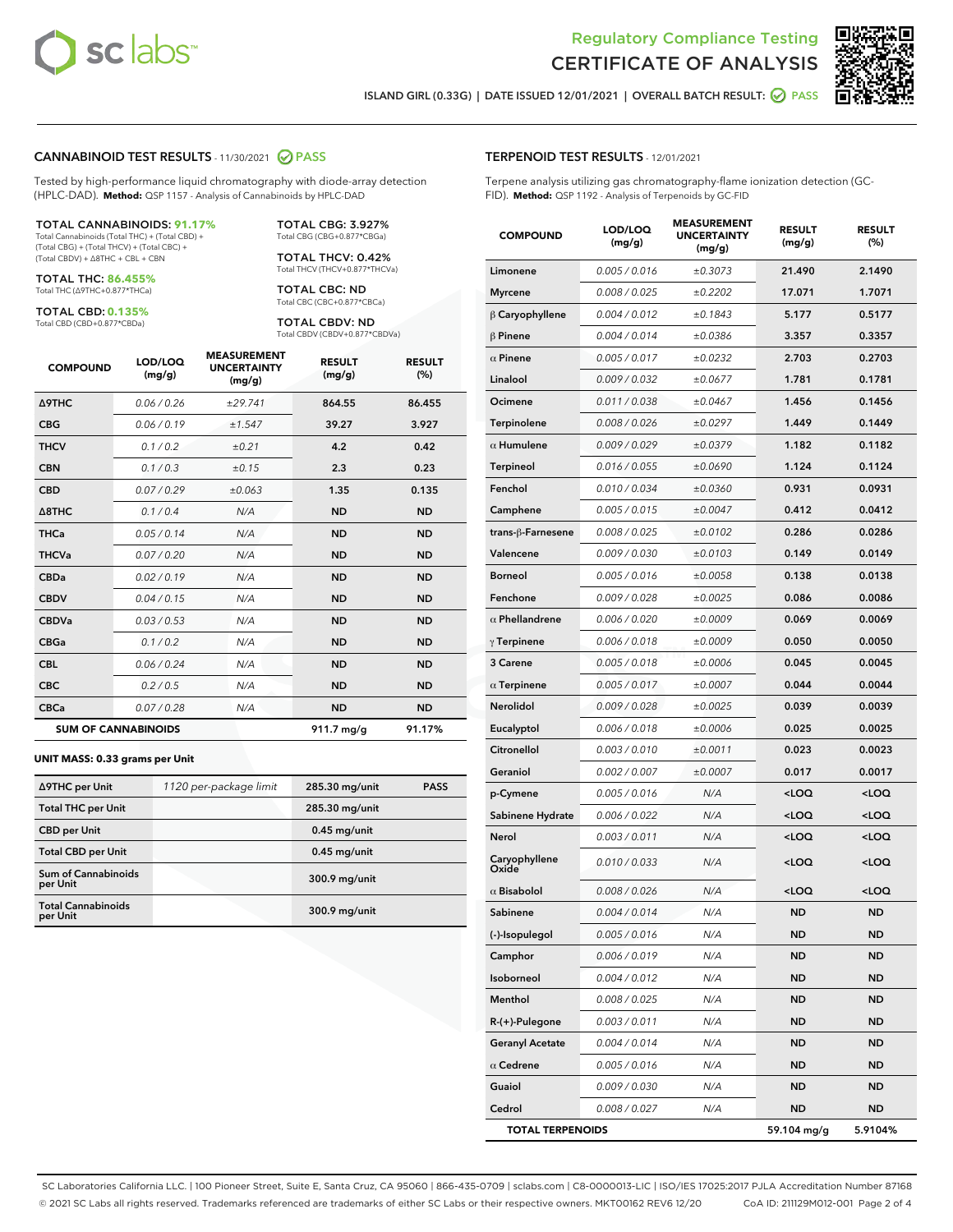



ISLAND GIRL (0.33G) | DATE ISSUED 12/01/2021 | OVERALL BATCH RESULT: ● PASS

# CATEGORY 1 PESTICIDE TEST RESULTS - 12/01/2021 2 PASS

Pesticide and plant growth regulator analysis utilizing high-performance liquid chromatography-mass spectrometry (HPLC-MS) or gas chromatography-mass spectrometry (GC-MS). \*GC-MS utilized where indicated. **Method:** QSP 1212 - Analysis of Pesticides and Mycotoxins by LC-MS or QSP 1213 - Analysis of Pesticides by GC-MS

| 0.03 / 0.08<br><b>ND</b><br><b>PASS</b><br>Aldicarb<br>$\ge$ LOD<br>N/A<br>Carbofuran<br>0.02 / 0.05<br>N/A<br>$\ge$ LOD<br><b>ND</b><br><b>PASS</b><br>Chlordane*<br>0.03 / 0.08<br>$\ge$ LOD<br>N/A<br><b>ND</b><br><b>PASS</b><br>Chlorfenapyr*<br>0.03/0.10<br>$\ge$ LOD<br>N/A<br><b>ND</b><br><b>PASS</b><br>0.02 / 0.06<br>N/A<br><b>ND</b><br><b>PASS</b><br>Chlorpyrifos<br>$\ge$ LOD<br>N/A<br>Coumaphos<br>0.02 / 0.07<br><b>ND</b><br><b>PASS</b><br>$\ge$ LOD<br>Daminozide<br>0.02 / 0.07<br>N/A<br><b>ND</b><br><b>PASS</b><br>$\ge$ LOD<br><b>DDVP</b><br>0.03/0.09<br>$>$ LOD<br>N/A<br><b>ND</b><br><b>PASS</b><br>(Dichlorvos)<br>Dimethoate<br>0.03/0.08<br>$\ge$ LOD<br>N/A<br><b>PASS</b><br><b>ND</b><br>0.03 / 0.10<br>N/A<br><b>ND</b><br><b>PASS</b><br>Ethoprop(hos)<br>$>$ LOD<br>0.02 / 0.06<br>N/A<br><b>ND</b><br><b>PASS</b><br>$\ge$ LOD<br>Etofenprox<br>Fenoxycarb<br>0.03/0.08<br>$\ge$ LOD<br>N/A<br><b>ND</b><br><b>PASS</b><br>0.03/0.08<br>$\ge$ LOD<br>N/A<br><b>ND</b><br><b>PASS</b><br>Fipronil<br>Imazalil<br>0.02 / 0.06<br>$>$ LOD<br>N/A<br><b>ND</b><br><b>PASS</b><br><b>Methiocarb</b><br>0.02 / 0.07<br>$\ge$ LOD<br>N/A<br><b>ND</b><br><b>PASS</b><br>Methyl<br>0.03/0.10<br>N/A<br><b>ND</b><br>$\ge$ LOD<br><b>PASS</b><br>parathion<br>0.03/0.09<br><b>Mevinphos</b><br>$\ge$ LOD<br>N/A<br><b>ND</b><br><b>PASS</b><br>Paclobutrazol<br>0.02 / 0.05<br>N/A<br>$>$ LOD<br><b>ND</b><br><b>PASS</b><br>0.03/0.09<br>N/A<br>$\ge$ LOD<br><b>ND</b><br><b>PASS</b><br>Propoxur<br>0.03 / 0.08<br><b>ND</b><br><b>PASS</b><br>Spiroxamine<br>$\ge$ LOD<br>N/A<br>Thiacloprid<br>0.03/0.10<br>N/A<br><b>ND</b><br><b>PASS</b><br>$\ge$ LOD | <b>COMPOUND</b> | LOD/LOQ<br>$(\mu g/g)$ | <b>ACTION</b><br><b>LIMIT</b><br>$(\mu g/g)$ | <b>MEASUREMENT</b><br><b>UNCERTAINTY</b><br>$(\mu g/g)$ | <b>RESULT</b><br>$(\mu g/g)$ | <b>RESULT</b> |
|------------------------------------------------------------------------------------------------------------------------------------------------------------------------------------------------------------------------------------------------------------------------------------------------------------------------------------------------------------------------------------------------------------------------------------------------------------------------------------------------------------------------------------------------------------------------------------------------------------------------------------------------------------------------------------------------------------------------------------------------------------------------------------------------------------------------------------------------------------------------------------------------------------------------------------------------------------------------------------------------------------------------------------------------------------------------------------------------------------------------------------------------------------------------------------------------------------------------------------------------------------------------------------------------------------------------------------------------------------------------------------------------------------------------------------------------------------------------------------------------------------------------------------------------------------------------------------------------------------------------------------------------------------------------------------------------|-----------------|------------------------|----------------------------------------------|---------------------------------------------------------|------------------------------|---------------|
|                                                                                                                                                                                                                                                                                                                                                                                                                                                                                                                                                                                                                                                                                                                                                                                                                                                                                                                                                                                                                                                                                                                                                                                                                                                                                                                                                                                                                                                                                                                                                                                                                                                                                                |                 |                        |                                              |                                                         |                              |               |
|                                                                                                                                                                                                                                                                                                                                                                                                                                                                                                                                                                                                                                                                                                                                                                                                                                                                                                                                                                                                                                                                                                                                                                                                                                                                                                                                                                                                                                                                                                                                                                                                                                                                                                |                 |                        |                                              |                                                         |                              |               |
|                                                                                                                                                                                                                                                                                                                                                                                                                                                                                                                                                                                                                                                                                                                                                                                                                                                                                                                                                                                                                                                                                                                                                                                                                                                                                                                                                                                                                                                                                                                                                                                                                                                                                                |                 |                        |                                              |                                                         |                              |               |
|                                                                                                                                                                                                                                                                                                                                                                                                                                                                                                                                                                                                                                                                                                                                                                                                                                                                                                                                                                                                                                                                                                                                                                                                                                                                                                                                                                                                                                                                                                                                                                                                                                                                                                |                 |                        |                                              |                                                         |                              |               |
|                                                                                                                                                                                                                                                                                                                                                                                                                                                                                                                                                                                                                                                                                                                                                                                                                                                                                                                                                                                                                                                                                                                                                                                                                                                                                                                                                                                                                                                                                                                                                                                                                                                                                                |                 |                        |                                              |                                                         |                              |               |
|                                                                                                                                                                                                                                                                                                                                                                                                                                                                                                                                                                                                                                                                                                                                                                                                                                                                                                                                                                                                                                                                                                                                                                                                                                                                                                                                                                                                                                                                                                                                                                                                                                                                                                |                 |                        |                                              |                                                         |                              |               |
|                                                                                                                                                                                                                                                                                                                                                                                                                                                                                                                                                                                                                                                                                                                                                                                                                                                                                                                                                                                                                                                                                                                                                                                                                                                                                                                                                                                                                                                                                                                                                                                                                                                                                                |                 |                        |                                              |                                                         |                              |               |
|                                                                                                                                                                                                                                                                                                                                                                                                                                                                                                                                                                                                                                                                                                                                                                                                                                                                                                                                                                                                                                                                                                                                                                                                                                                                                                                                                                                                                                                                                                                                                                                                                                                                                                |                 |                        |                                              |                                                         |                              |               |
|                                                                                                                                                                                                                                                                                                                                                                                                                                                                                                                                                                                                                                                                                                                                                                                                                                                                                                                                                                                                                                                                                                                                                                                                                                                                                                                                                                                                                                                                                                                                                                                                                                                                                                |                 |                        |                                              |                                                         |                              |               |
|                                                                                                                                                                                                                                                                                                                                                                                                                                                                                                                                                                                                                                                                                                                                                                                                                                                                                                                                                                                                                                                                                                                                                                                                                                                                                                                                                                                                                                                                                                                                                                                                                                                                                                |                 |                        |                                              |                                                         |                              |               |
|                                                                                                                                                                                                                                                                                                                                                                                                                                                                                                                                                                                                                                                                                                                                                                                                                                                                                                                                                                                                                                                                                                                                                                                                                                                                                                                                                                                                                                                                                                                                                                                                                                                                                                |                 |                        |                                              |                                                         |                              |               |
|                                                                                                                                                                                                                                                                                                                                                                                                                                                                                                                                                                                                                                                                                                                                                                                                                                                                                                                                                                                                                                                                                                                                                                                                                                                                                                                                                                                                                                                                                                                                                                                                                                                                                                |                 |                        |                                              |                                                         |                              |               |
|                                                                                                                                                                                                                                                                                                                                                                                                                                                                                                                                                                                                                                                                                                                                                                                                                                                                                                                                                                                                                                                                                                                                                                                                                                                                                                                                                                                                                                                                                                                                                                                                                                                                                                |                 |                        |                                              |                                                         |                              |               |
|                                                                                                                                                                                                                                                                                                                                                                                                                                                                                                                                                                                                                                                                                                                                                                                                                                                                                                                                                                                                                                                                                                                                                                                                                                                                                                                                                                                                                                                                                                                                                                                                                                                                                                |                 |                        |                                              |                                                         |                              |               |
|                                                                                                                                                                                                                                                                                                                                                                                                                                                                                                                                                                                                                                                                                                                                                                                                                                                                                                                                                                                                                                                                                                                                                                                                                                                                                                                                                                                                                                                                                                                                                                                                                                                                                                |                 |                        |                                              |                                                         |                              |               |
|                                                                                                                                                                                                                                                                                                                                                                                                                                                                                                                                                                                                                                                                                                                                                                                                                                                                                                                                                                                                                                                                                                                                                                                                                                                                                                                                                                                                                                                                                                                                                                                                                                                                                                |                 |                        |                                              |                                                         |                              |               |
|                                                                                                                                                                                                                                                                                                                                                                                                                                                                                                                                                                                                                                                                                                                                                                                                                                                                                                                                                                                                                                                                                                                                                                                                                                                                                                                                                                                                                                                                                                                                                                                                                                                                                                |                 |                        |                                              |                                                         |                              |               |
|                                                                                                                                                                                                                                                                                                                                                                                                                                                                                                                                                                                                                                                                                                                                                                                                                                                                                                                                                                                                                                                                                                                                                                                                                                                                                                                                                                                                                                                                                                                                                                                                                                                                                                |                 |                        |                                              |                                                         |                              |               |
|                                                                                                                                                                                                                                                                                                                                                                                                                                                                                                                                                                                                                                                                                                                                                                                                                                                                                                                                                                                                                                                                                                                                                                                                                                                                                                                                                                                                                                                                                                                                                                                                                                                                                                |                 |                        |                                              |                                                         |                              |               |
|                                                                                                                                                                                                                                                                                                                                                                                                                                                                                                                                                                                                                                                                                                                                                                                                                                                                                                                                                                                                                                                                                                                                                                                                                                                                                                                                                                                                                                                                                                                                                                                                                                                                                                |                 |                        |                                              |                                                         |                              |               |
|                                                                                                                                                                                                                                                                                                                                                                                                                                                                                                                                                                                                                                                                                                                                                                                                                                                                                                                                                                                                                                                                                                                                                                                                                                                                                                                                                                                                                                                                                                                                                                                                                                                                                                |                 |                        |                                              |                                                         |                              |               |

#### CATEGORY 2 PESTICIDE TEST RESULTS - 12/01/2021 @ PASS

| <b>COMPOUND</b>          | LOD/LOQ<br>$(\mu g/g)$ | <b>ACTION</b><br><b>LIMIT</b><br>$(\mu g/g)$ | <b>MEASUREMENT</b><br><b>UNCERTAINTY</b><br>$(\mu g/g)$ | <b>RESULT</b><br>$(\mu g/g)$ | <b>RESULT</b> |
|--------------------------|------------------------|----------------------------------------------|---------------------------------------------------------|------------------------------|---------------|
| Abamectin                | 0.03/0.10              | 0.1                                          | N/A                                                     | <b>ND</b>                    | <b>PASS</b>   |
| Acephate                 | 0.02/0.07              | 0.1                                          | N/A                                                     | <b>ND</b>                    | <b>PASS</b>   |
| Acequinocyl              | 0.02/0.07              | 0.1                                          | N/A                                                     | <b>ND</b>                    | <b>PASS</b>   |
| Acetamiprid              | 0.02/0.05              | 0.1                                          | N/A                                                     | <b>ND</b>                    | <b>PASS</b>   |
| Azoxystrobin             | 0 02 / 0 07            | 0.1                                          | N/A                                                     | <b>ND</b>                    | <b>PASS</b>   |
| <b>Bifenazate</b>        | 0.01/0.04              | 0.1                                          | N/A                                                     | <b>ND</b>                    | <b>PASS</b>   |
| <b>Bifenthrin</b>        | 0.02 / 0.05            | 3                                            | N/A                                                     | <b>ND</b>                    | <b>PASS</b>   |
| <b>Boscalid</b>          | 0.03/0.09              | 0.1                                          | N/A                                                     | <b>ND</b>                    | <b>PASS</b>   |
| Captan                   | 0.19/0.57              | 0.7                                          | N/A                                                     | <b>ND</b>                    | <b>PASS</b>   |
| Carbaryl                 | 0.02/0.06              | 0.5                                          | N/A                                                     | <b>ND</b>                    | <b>PASS</b>   |
| Chlorantranilip-<br>role | 0.04/0.12              | 10                                           | N/A                                                     | <b>ND</b>                    | <b>PASS</b>   |
| Clofentezine             | 0.03/0.09              | 0.1                                          | N/A                                                     | <b>ND</b>                    | <b>PASS</b>   |

### CATEGORY 2 PESTICIDE TEST RESULTS - 12/01/2021 continued

| <b>COMPOUND</b>               | LOD/LOQ<br>(µg/g) | <b>ACTION</b><br><b>LIMIT</b><br>$(\mu g/g)$ | <b>MEASUREMENT</b><br><b>UNCERTAINTY</b><br>$(\mu g/g)$ | <b>RESULT</b><br>(µg/g) | <b>RESULT</b> |
|-------------------------------|-------------------|----------------------------------------------|---------------------------------------------------------|-------------------------|---------------|
| Cyfluthrin                    | 0.12 / 0.38       | $\overline{c}$                               | N/A                                                     | ND                      | <b>PASS</b>   |
| Cypermethrin                  | 0.11 / 0.32       | $\mathcal{I}$                                | N/A                                                     | ND                      | <b>PASS</b>   |
| <b>Diazinon</b>               | 0.02 / 0.05       | 0.1                                          | N/A                                                     | <b>ND</b>               | <b>PASS</b>   |
| Dimethomorph                  | 0.03 / 0.09       | 2                                            | N/A                                                     | ND                      | <b>PASS</b>   |
| Etoxazole                     | 0.02 / 0.06       | 0.1                                          | N/A                                                     | ND                      | <b>PASS</b>   |
| Fenhexamid                    | 0.03 / 0.09       | 0.1                                          | N/A                                                     | ND                      | <b>PASS</b>   |
| Fenpyroximate                 | 0.02 / 0.06       | 0.1                                          | N/A                                                     | <b>ND</b>               | <b>PASS</b>   |
| Flonicamid                    | 0.03 / 0.10       | 0.1                                          | N/A                                                     | ND                      | <b>PASS</b>   |
| Fludioxonil                   | 0.03 / 0.10       | 0.1                                          | N/A                                                     | ND                      | <b>PASS</b>   |
| Hexythiazox                   | 0.02 / 0.07       | 0.1                                          | N/A                                                     | ND                      | <b>PASS</b>   |
| Imidacloprid                  | 0.04 / 0.11       | 5                                            | N/A                                                     | ND                      | <b>PASS</b>   |
| Kresoxim-methyl               | 0.02 / 0.07       | 0.1                                          | N/A                                                     | ND                      | <b>PASS</b>   |
| Malathion                     | 0.03 / 0.09       | 0.5                                          | N/A                                                     | <b>ND</b>               | <b>PASS</b>   |
| Metalaxyl                     | 0.02 / 0.07       | $\overline{c}$                               | N/A                                                     | ND                      | <b>PASS</b>   |
| Methomyl                      | 0.03 / 0.10       | 1                                            | N/A                                                     | ND                      | <b>PASS</b>   |
| Myclobutanil                  | 0.03 / 0.09       | 0.1                                          | N/A                                                     | <b>ND</b>               | <b>PASS</b>   |
| Naled                         | 0.02 / 0.07       | 0.1                                          | N/A                                                     | ND                      | <b>PASS</b>   |
| Oxamyl                        | 0.04 / 0.11       | 0.5                                          | N/A                                                     | ND                      | <b>PASS</b>   |
| Pentachloronitro-<br>benzene* | 0.03 / 0.09       | 0.1                                          | N/A                                                     | ND                      | <b>PASS</b>   |
| Permethrin                    | 0.04 / 0.12       | 0.5                                          | N/A                                                     | ND                      | <b>PASS</b>   |
| Phosmet                       | 0.03 / 0.10       | 0.1                                          | N/A                                                     | ND                      | <b>PASS</b>   |
| Piperonylbu-<br>toxide        | 0.02 / 0.07       | 3                                            | N/A                                                     | ND                      | <b>PASS</b>   |
| Prallethrin                   | 0.03 / 0.08       | 0.1                                          | N/A                                                     | ND                      | <b>PASS</b>   |
| Propiconazole                 | 0.02 / 0.07       | 0.1                                          | N/A                                                     | ND                      | <b>PASS</b>   |
| Pyrethrins                    | 0.04 / 0.12       | 0.5                                          | N/A                                                     | ND                      | <b>PASS</b>   |
| Pyridaben                     | 0.02 / 0.07       | 0.1                                          | N/A                                                     | <b>ND</b>               | <b>PASS</b>   |
| Spinetoram                    | 0.02 / 0.07       | 0.1                                          | N/A                                                     | ND                      | <b>PASS</b>   |
| Spinosad                      | 0.02 / 0.07       | 0.1                                          | N/A                                                     | ND                      | <b>PASS</b>   |
| Spiromesifen                  | 0.02 / 0.05       | 0.1                                          | N/A                                                     | <b>ND</b>               | <b>PASS</b>   |
| Spirotetramat                 | 0.02 / 0.06       | 0.1                                          | N/A                                                     | ND                      | <b>PASS</b>   |
| Tebuconazole                  | 0.02 / 0.07       | 0.1                                          | N/A                                                     | ND                      | <b>PASS</b>   |
| Thiamethoxam                  | 0.03 / 0.10       | 5                                            | N/A                                                     | <b>ND</b>               | <b>PASS</b>   |
| Trifloxystrobin               | 0.03 / 0.08       | 0.1                                          | N/A                                                     | <b>ND</b>               | <b>PASS</b>   |

SC Laboratories California LLC. | 100 Pioneer Street, Suite E, Santa Cruz, CA 95060 | 866-435-0709 | sclabs.com | C8-0000013-LIC | ISO/IES 17025:2017 PJLA Accreditation Number 87168 © 2021 SC Labs all rights reserved. Trademarks referenced are trademarks of either SC Labs or their respective owners. MKT00162 REV6 12/20 CoA ID: 211129M012-001 Page 3 of 4